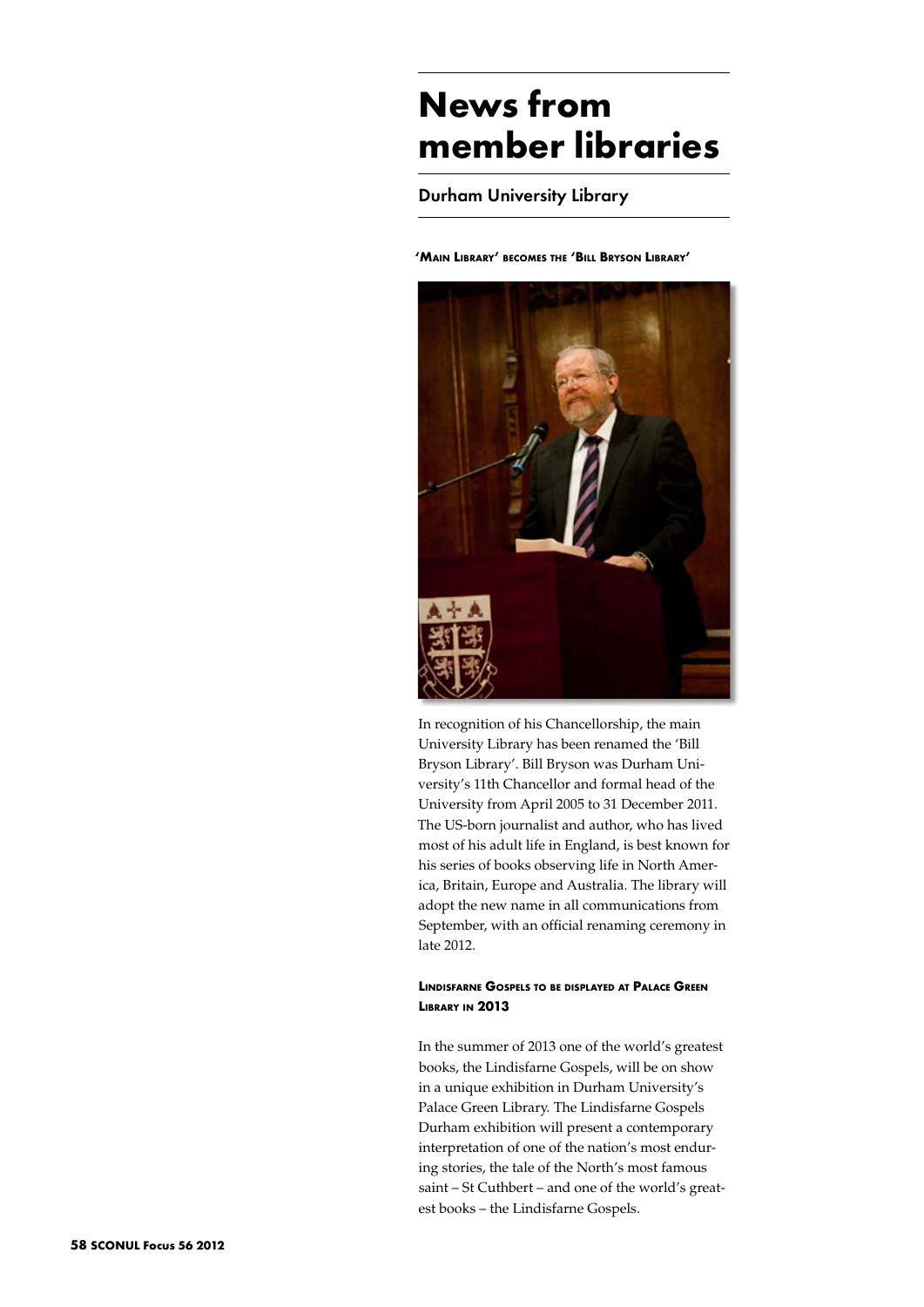

The Lindisfarne Gospels will be displayed in Palace Green Library's new world-class exhibition facilities. Following the Wolfson Gallery's opening in 2011, the Dunelm Gallery opened its doors for its first exhibition, 'Durham restored', in June 2012, coinciding with the reopening of Bishop Cosin's seventeenth-century library following a major conservation project.

The Lindisfarne Gospels Durham exhibition is part of a partnership between Durham University, Durham Cathedral, Durham County Council and the British Library. For more information, visit: http://www.lindisfarnegospels.com/

# **New study facilities at the newly renamed 'Leazes Road Library'**

During 2011–12 work began to co-locate the Education Library and Hild Bede College Library collections. Hild Bede College Library resources were moved to the School of Education in September 2012 and the Education Library has been renamed the 'Leazes Road Library' ahead of the 2012–13 academic year.

During summer 2012 refurbishment work has been taking place at the Leazes Road Library to create new study areas and modernise existing facilities. Staff areas were reduced and the help and information desk has been moved to face the library entrance. The Leazes Road Library staff office and Room 4, which previously housed audio visual equipment, have been transformed into bookable group study rooms.

The education journal collections have been moved from Room 8 on the first floor of the Leazes Road Library down to the ground floor, close to the library entrance. Room 8 is now a dedicated study space for taught and research postgraduates.



## **Main Library book moves**

Throughout the summer of 2012 the book stock in the Main Library is being reorganised. Following the opening of the new East Wing and the additional space this has created, much of the monograph sequence is being moved in order to create a sequence of books which, using the Dewey Decimal Classification system, moves logically from 0 on Level 4 down to 999 on Level 1. All the library's journals are to be moved into newly built compact shelving on Level 1. Current and back issues of journals will now be shelved together. Given the scale of the book move, with hundreds of thousands of items to move, it is expected to take all summer to complete. The new arrangement will be in place for the start of the Michaelmas term in October.

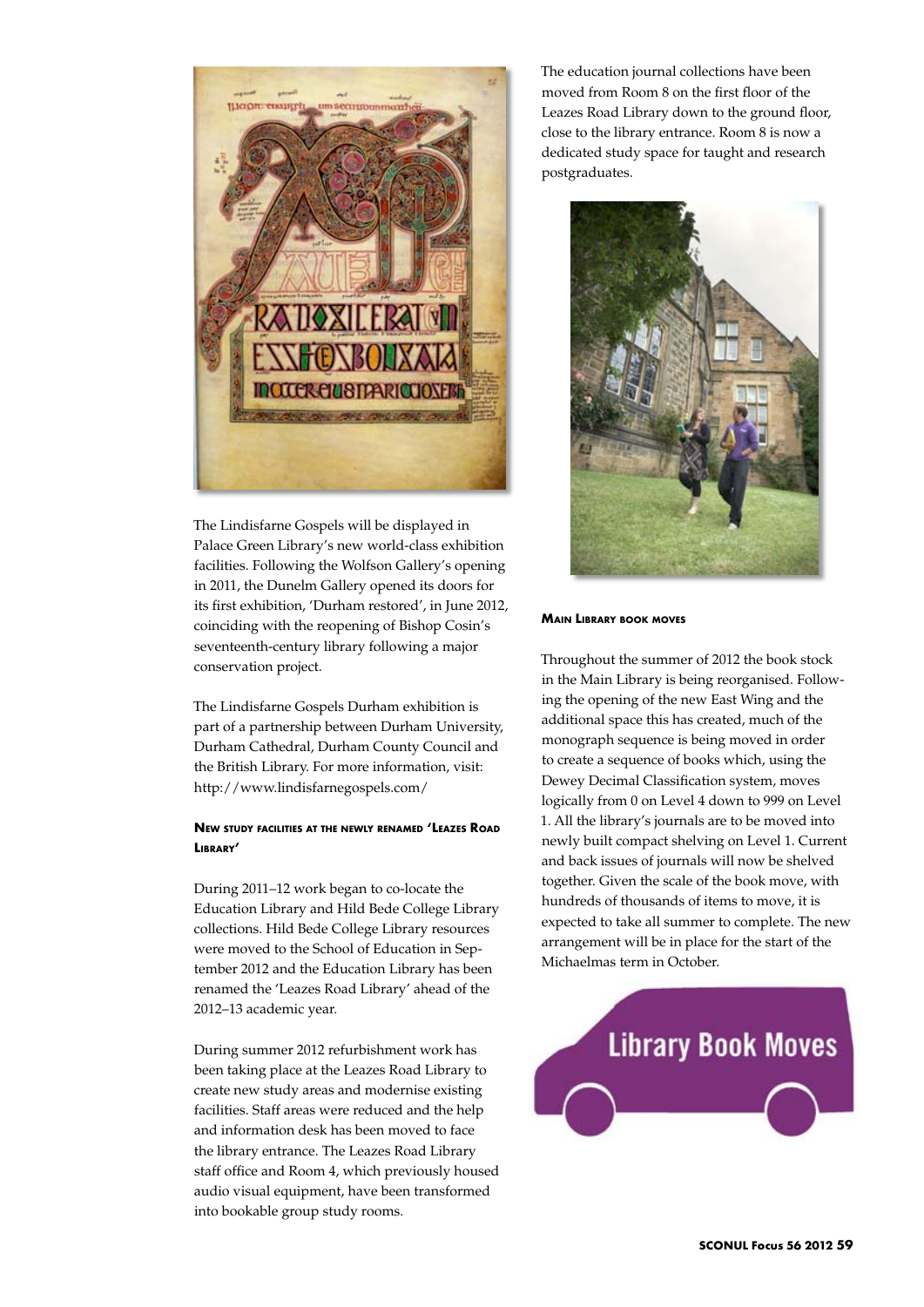#### **Charity fundraising**

On Friday 4 May 2012 the library donated a day of fines to Durham University's Charity Kommittee (DUCK). 'Fines Friday' raised a fantastic total of £2827.40 for four charities: Macmillan Cancer Support, Mind, Save the Children and the Woodland Trust. In the days leading up to Fines Friday, students were given the opportunity to help decide which charity the fines money should be donated to by casting their votes at the Main Library via the virtual learning environment and the library Facebook page. The total money raised exceeds the amount received in library fines on any single day in the last six years, which is as far back as our computerised records go!

At the end of June six members of Library staff cycled the coast-to-coast route from Workington to Sunderland, raising over £1000 for Cancer Research and Save The Children.

Ben Taylorson benjamin.taylorson@durham.ac.uk

Rachel Smith r.l.smith@durham.ac.uk

# Liverpool John Moores University: library and student support

#### **New service hours and staffing model**

In September we moved to our new term-time operational model, introduced after a lengthy period of planning and staff consultation. Core service hours are now 08.45 – 19.00, offering full service but with a reduced team on a rota in the 17.00 –19.00 slot. A new evening/weekend team on annualised hours contracts has been recruited, providing staffed services from 19.00 until 23.00 on weekdays and from 10.00 until 20.00 at weekends and on Bank Holidays. The NORMAN service offers IT support after staffed services close.

## **IT standards**

A project to coordinate branding and service provision across all open access IT areas in the university was completed over the summer. PC availability is now displayed on screens in the various buildings and an online pc booking service was implemented for the start of term. We have been working with IT support staff across

the university to define an IT support model, and front-line staff in the Learning Resource Centres (LRCs) have completed a training programme for all basic enquiries, defined as level 1.

#### **Ebsco Discovery implementation**

Following a tender exercise in the spring, EDS, branded Discover, was successfully implemented over the summer and launched on 10 September, providing a simplified and unified search interface to both print and electronic resources. The search box has been made available on the student home page and in Blackboard as well as on the Library and Student Support web pages. Feedback from students in induction sessions has been good and we will undertake further consultation with both students and staff to inform the future development of the service.

#### **Stock maintenance**

During the academic year 2011–12 we undertook a full stock-check using the 3M Digital Library Assistant technology. Errors in the library catalogue have been corrected and obsolete records removed. Small sections of the print stock will now be checked on a rolling programme to ensure the records remain accurate. As some of our print stock, for example in the art history section, was showing signs of extreme wear and tear, we worked with Manchester binding firm Hollingworth and Moss to try out new styles of book binding, including a very successful method embedding cover images in the new hardback binding. Over 900 books were rebound as part of a 'repair and replace' project to prolong the life of books we wish to retain.

#### **Research support activities**

In collaboration with the Research Support Office we are running monthly 'Research cafés' in the LRCs, bringing together researchers from different disciplines, including the current Vice-Chancellor, to speak for ten minutes on their subject, followed by refreshments and informal networking. We are participating in research induction sessions for new academic staff and the postgraduate research training programme, both expanded this year as a result of the recruitment to fifty new research posts in the spring. We have been supporting research in the English department relating to the identification of contributors to *Punch*, and will host the launch of the online database in November. A number of items from our Archives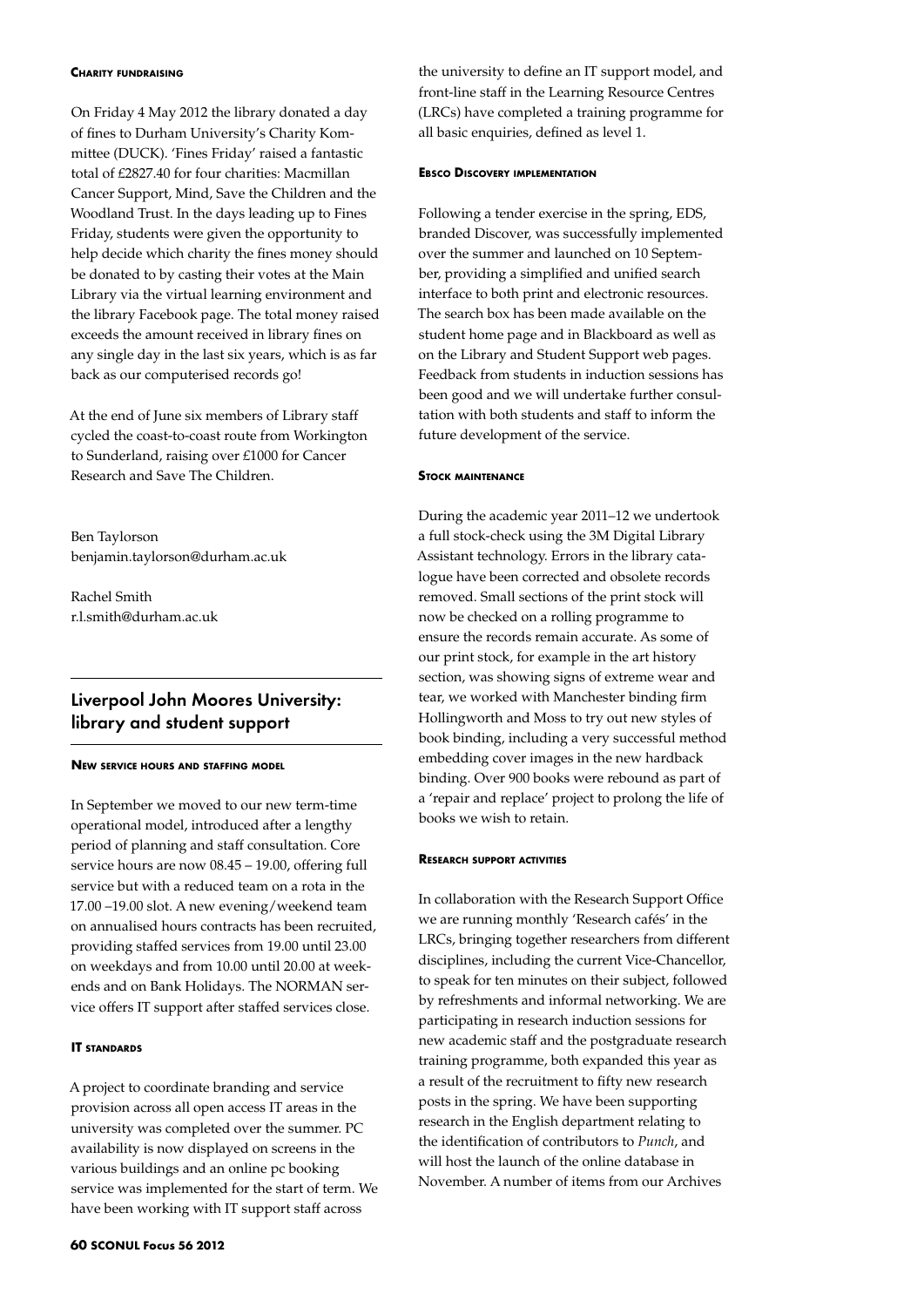collections have been on display at the Vienna Kunsthalle in the William Burroughs exhibition.

Valerie Stevenson Head of Research and Learner Support Liverpool John Moores University

# Manchester University Library

#### **New name for the library**

We have changed our name from 'The John Rylands University Library' to (guess what?) 'The University of Manchester Library'.

The change is effective immediately and is accompanied by a change in visual identity, to align the library more obviously with the University of Manchester.

In our strategic plan for 2009–12 we identified the need to move to a name which more accurately reflects our identity, and to remove the longstanding confusion with the John Rylands Library, the home of our special collections, and more widely known visitor attraction in the heart of Manchester's city centre. We believe that this change also properly restores a distinct sense of identity to the John Rylands Library which has been part of the University Library since the 1970s, but which is also an internationally important library in its own right. This recent change is one of the last outstanding goals of 'New directions', our library strategy for 2009–12. We move to a new strategic plan for the library in January 2013.

The University of Manchester Library incorporates the main library, the John Rylands Library, the Joule Library, as well as several other subject specialist libraries.

# **£24m Learning Commons opens its doors**

The Alan Gilbert Learning Commons, named after the university's inaugural President and Vice-Chancellor, opened on 1 October.

Managed by the library, the twenty-first century study space boasts more than 1000 flexible study spaces and an inspiring range of equipment and furnishings for individual and group study. Students have access to 400 PCs, laptop-charging lockers, thirty bookable group study rooms, Skype area and media screens for presentation and group work.



We took an early decision that the Learning Commons would not hold books, but instead be an extension of existing library facilities.



To provide inspiration for everybody studying and working in the Learning Commons, its fabric and facilities celebrate the University of Manchester's rich heritage of achievement and innovation. Students have created designs reflective of the Manchester experience, and these are printed onto the walls, doors and glass panelling of the learning spaces for everyone to see.



Professor Alan Gilbert, who recommended the building of a learning commons, sadly died just after his retirement in 2010. The new building is a tribute to his vision.